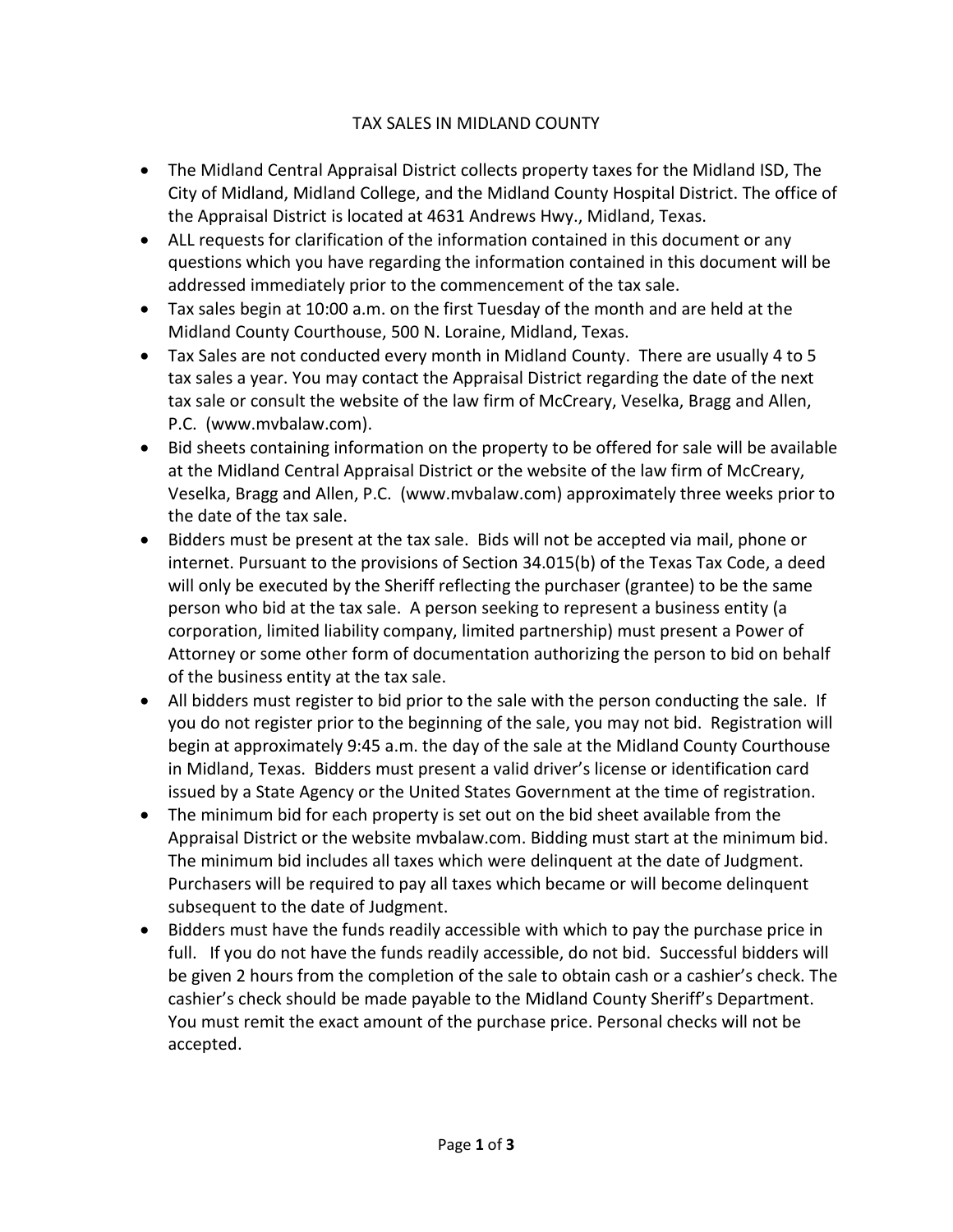- Purchasers of property at the tax sale will receive an ordinary type of Sheriff's Deed which is without warranty, either expressed or implied. Title to property sold at the tax sale is NOT guaranteed. A policy of title insurance on the property purchased at the tax sale may be difficult to obtain.
- The tax sale should extinguish the record ownership interest of all persons and the recorded liens of all persons who were named as defendants in the judgment on which the tax sale is based, including any tax liens filed by the Internal Revenue Service. If a party who has an ownership interest or holds a lien on the property was NOT named as a defendant in the judgment, the purchaser at the tax sale will take title to the property subject to the interest or lien of that party. The judgment is available for inspection at the Midland County District Clerk's office. A copy of the judgment may be obtained from the Midland County District Clerk for a fee. Title to the property is NOT guaranteed.
- If you are the highest bidder and the property is sold to you at the tax sale, you own it. You do not get to change your mind or assert that you "made a mistake" after the tax sale. You must pay the amount you bid for the property at the tax sale or collection procedures will be initiated against you pursuant to Rule 652 of the Texas Rules of Civil Procedure.
- You will be required to pay for the deed recording fee at the conclusion of the tax sale. Most deeds are two pages and the fee for two pages is \$30.00 (the deed recording fee is subject to change.) You may pay the deed recording fee with a personal check payable to the County Clerk of Midland County or pay in cash.
- The number of people attending a tax sale varies from sale to sale. Usually there are between 20 to 40 persons who register to bid at a sale.
- Prior to the sale, bidders should view the property and satisfy themselves as to the location and condition of the property. After the sale is too late. However, the Midland Central Appraisal District is not the owner of the property and cannot give you permission to go onto or access the property prior to the sale. Do not trespass. You should view the property from public streets or roadways.
- All property is sold by legal description. Property is sold "AS IS" with all faults. It will be necessary for the bidders to satisfy themselves concerning the location and condition of the property on the ground prior to sale. Deeds, maps and plats of the properties may be on file in the office of the County Clerk or the Appraisal District and all documents in the lawsuit(s) on which the tax sale is based are on file in the office of the District Clerk. Any "approximate property address" reflected on the bid sheet is the address on the tax records and may not be accurate.
- All property sold at the tax sale is subject to a right of redemption. The redemption period begins on the date that the purchaser's deed is recorded in the County Clerk's office. The redemption period for homestead property and land designated for agricultural use is 2 years. Property may be the homestead of a person even if a person does not have a homestead exemption for tax purposes on the property. The redemption period for all other property is 180 days.